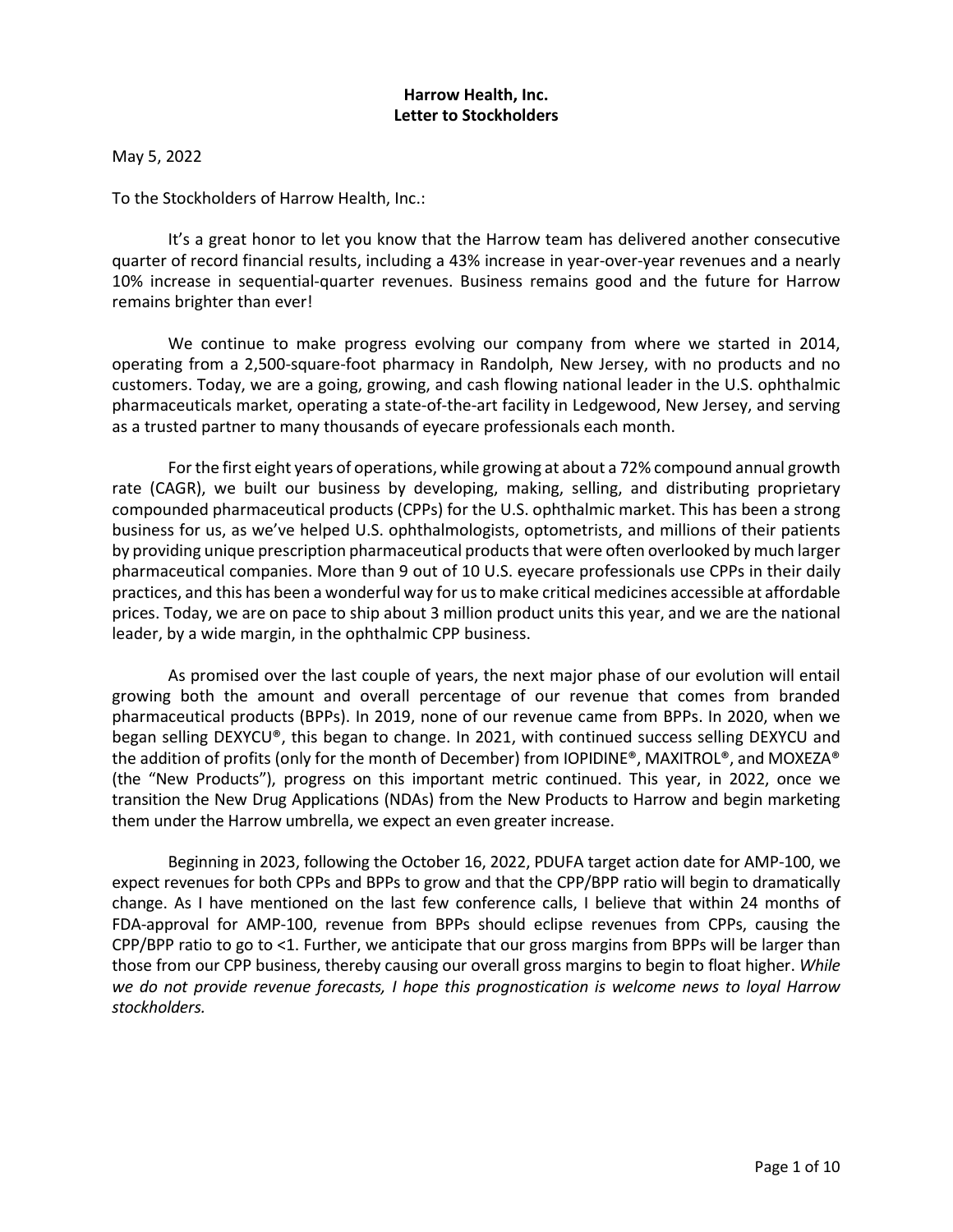As we get ready for the relaunch of the New Products and the launch of AMP-100, I cannot help but call out the quality of talent we are attracting as new executives/partners at Harrow. We have a new VP of Quality who has a multi-decade record of exceptional facility-level cGMP compliance. Our new Head of Supply Chain and Logistics is an experienced "ace" at building the kinds of systems and processes we require to deliver the results we are anticipating. Our new Head of Market Access is a tremendous talent who has bolstered my confidence to believe we will soon deliver a CPP/BPP ratio of less than 1; and our new Head of Marketing for our BPPs is a marketing ninja master, whose recent experience includes taking a product in the ophthalmic pharmaceutical category, with a similar reimbursement profile as AMP-100, from zero revenues to being a nine-figure annual revenue product. We are making other key hires and promoting others within our organization to fill key slots. These folks, along with so many others who have been my partners for many years – *are just as good as it gets*. I am so grateful to be able to work with the growing Harrow family.

We are working hard to *unify* our branding for our three core constituents: employees, stockholders, and customers. More to come on this, but we are excited to hopefully roll this out later this year, including new Harrow corporate messaging, to reflect our mission, vision, and values.

We continue to be "on the hunt" for underperforming FDA-approved products, NDA-ready (i.e., clinical studies completed), and late-stage development (i.e., de-risked from a clinical perspective) assets as acquisition and in-licensing targets. We are currently engaged in a handful of potential transactions at various stages, and while we cannot guaranty completion of any deal, we remain excited that potential partners seem highly motivated to work with us and leverage the Harrow commercial and distribution platform within the ophthalmic pharmaceutical space.

Also, allow me to express a bit of emotion: *I love my job, and I love our company*. Over the past decade plus, I committed to and have made a supererogatory investment of time working to build this company – days, nights, weekdays, and weekends. Lots of airplanes, hotels, depleted cell phone batteries, and time away from those I love. Our Board of Directors makes sure I am paid appropriately, and I own a fair share of the company – so I am not complaining. Frankly (and fortunately), there are many other employees in our company who can make the same statement as I can about their efforts and commitments. When you put forth that level of effort and that kind of commitment into something, you develop an affection for it – you intensely *care* about it. In this case – *I am speaking of our company*. That affection is for what we have built and what we are building  $-$  a company to be proud of, one that serves people in communities across our marvelous country, and delivers real value to both its customers, and especially, to its owners (i.e., *you*). I am so grateful to do what I love, to build something I love, and to feel this way about something that is worth loving!

And finally, before we get into the figures for the quarter, I want to shine a light on a beautiful big change we made during the first quarter. I have always believed in a culture of ownership. I believe that people who own something will nurture it and take better care of it. This relates to our company as well. Today, I am proud that every single Harrow employee owns stock options in Harrow. Some have fewer options than others, but everyone has a respectable amount. And importantly, as employees continue their service to our company, part of their remuneration will include the issuance of additional stock options. To be clear, we can never guaranty what value these stock options will have, but I take pride in knowing that all Harrow employees have the same opportunity I do – to be an owner of something they invest so much of their time, talent, and energy into – *our company*. And I might add that I strongly believe – *it isn't a bad time to be an owner of Harrow*!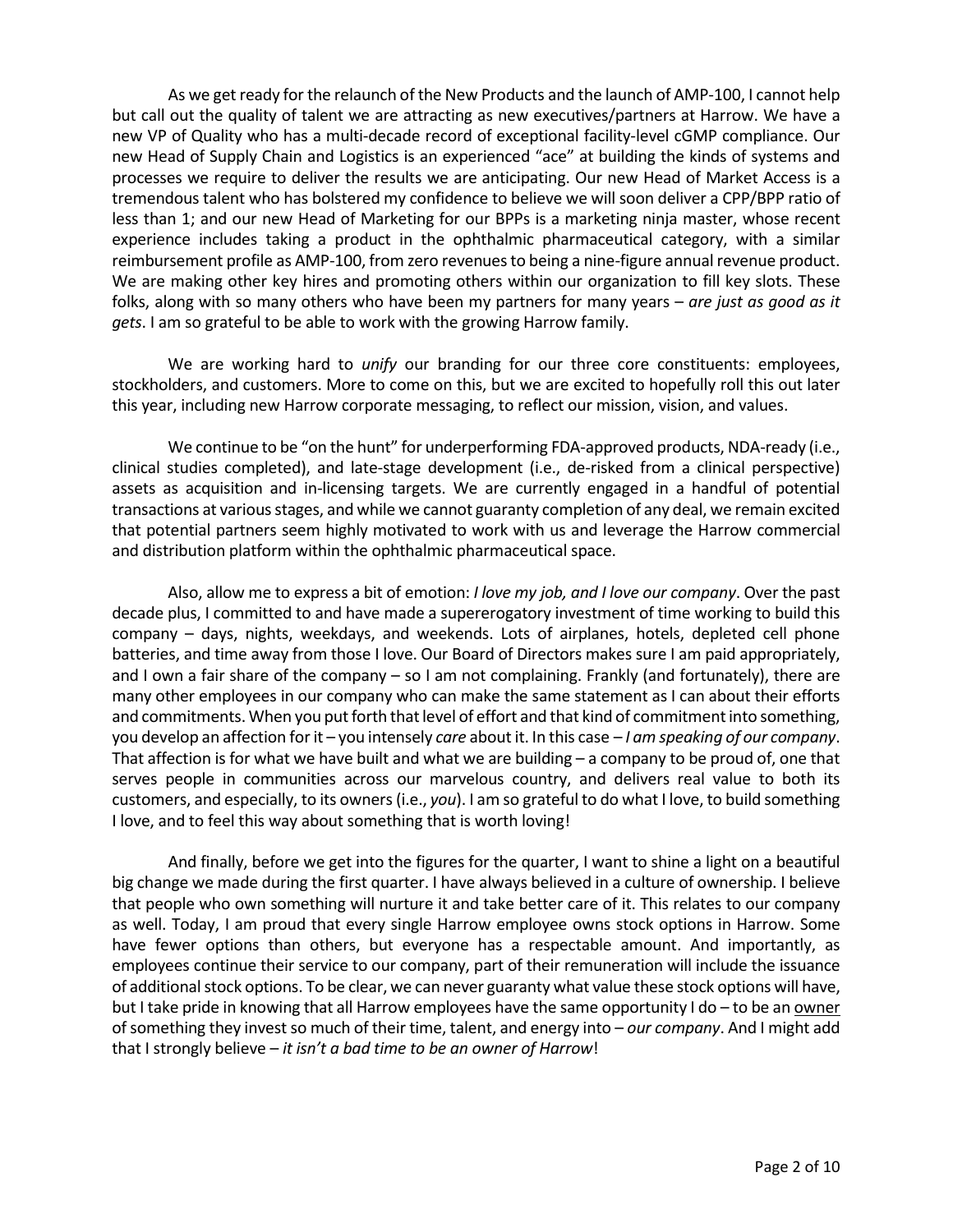# **First Quarter Core Results**

Beginning with this first quarter of 2022, along with Adjusted EBITDA, we are providing new non-GAAP financial metrics – *Core Results*, which we define as the after-tax earnings and metrics generated from our principal business. We believe that providing this information will give stockholders, analysts, and potential investors a better understanding of the Company's earnings reports.

Our core gross margins are basically GAAP gross margins but with a non-cash add back for intangible asset amortization expenses – which for us, is primarily related to the amortization of the branded drug NDAs we acquired at the end of last year. Our core net income and core diluted net income per share metrics include add backs for intangible asset amortization (such as the NDAs mentioned above), investment losses and gains – such as those (i) we incur each quarter related to our equity method investment in Melt, (ii) the mark-to-market fair value of our Eton position, and (iii) other one-time extraordinary gains and losses, such as the gain we recorded last year related to the forgiveness of our PPP loan.

In the future, as we grow both organically and, potentially, through additional acquisitions, which may involve the amortization of NDAs, for example, our hope is these new metrics allow investors a useful – and to a certain extent, a more precise – insight into our core business; how we performed operationally, and how best to assess future earnings.

|                                                  |              | For the Three Months Ended<br>March 31, |  |  |
|--------------------------------------------------|--------------|-----------------------------------------|--|--|
|                                                  | 2022         | 2021                                    |  |  |
| Net revenues                                     | \$22,120,000 | \$15,443,000                            |  |  |
| Gross margin                                     | 73%          | 76%                                     |  |  |
| Core gross margin $(1)$                          | 75%          | 76%                                     |  |  |
| Net (loss) income                                | (2,438,000)  | 217,000                                 |  |  |
| Core net income <sup>(1)</sup>                   | 713,000      | 2,444,000                               |  |  |
| Adjusted EBITDA <sup>(1)</sup>                   | 4,940,000    | 4,276,000                               |  |  |
| Diluted net (loss) income per share              | (0.09)       | 0.01                                    |  |  |
| Core diluted net income per share <sup>(1)</sup> | 0.03         | 0.09                                    |  |  |

(1) Core gross margin, core net income, and core diluted net income per share ("Core Results"), and Adjusted EBITDA are non-GAAP measures. For additional information, including a reconciliation of such Core Results and Adjusted EBITDA to the most directly comparable measures presented in accordance with GAAP, see the explanation of non-GAAP measures and reconciliation tables [at the end](#page-8-0) of this Letter to Stockholders.

## *Financial Highlights and Key Metrics*

Revenues of \$22.1 million for the first quarter of 2022 represents our seventh consecutive quarter of record revenues, a 43% increase over prior-year revenues of \$15.4 million as well as a nearly 10% sequential increase over revenues for the fourth quarter of 2021. Revenue growth was primarily the result of increased unit volumes sold and increased commissions from DEXYCU. First quarter results also included the profit transfer from IOPIDINE, MAXITROL, and MOXEZA from the prior owner. Once we complete the process of transferring the NDAs for the New Products to Harrow, which is expected to occur this June, we plan to re-launch and re-vitalize sales and marketing efforts in the U.S. under the Harrow umbrella and, as such, will then record full revenues for the New Products.

Revenue per shipping day was a record \$351,000 in the first quarter of 2022, an 8% sequential increase over the fourth quarter of 2021.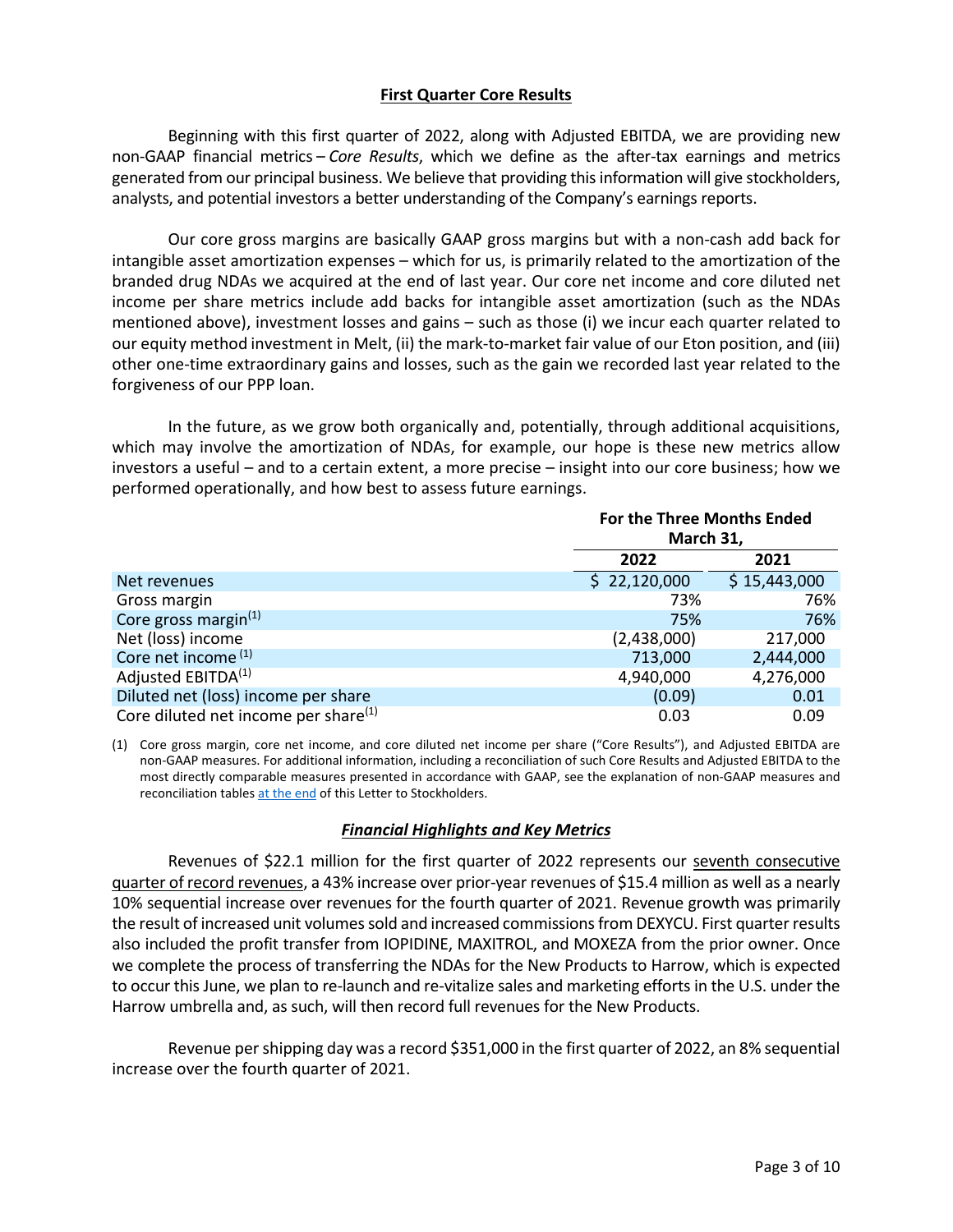The total number of product units we distributed was approximately 689,000 for the first quarter of 2022, a 10% sequential increase over the fourth quarter of 2021 and another distribution record for our company.

Core gross margin was 75% in the first quarter of 2022 compared with core gross margin of 76% in the prior-year first quarter.

As previewed in our last letter to stockholders, selling, general and administrative expenses for the first quarter of 2022 increased to \$13.4 million over the prior-year quarter's \$8.2 million, largely as a result of our initiatives to add key talent, support the transition and implementation of recently acquired branded products, increased sales and marketing expenses associated with the expansion of our commercial activities, and increased stock-based compensation associated with performance (market-based vesting) stock units that were granted in 2021.

Research and development costs increased marginally to \$658,000 in the first quarter of 2022, compared with \$592,000 in the prior-year quarter.

GAAP operating income was \$2.1 million for the first quarter of 2022, compared with \$2.9 million during the same period last year.

Adjusted EBITDA was \$4.9 million for the first quarter of 2022 compared with Adjusted EBITDA of \$4.3 million reported in the prior-year quarter. Core net income was \$713,000 for the first quarter of 2022 compared with core net income of \$2.4 million in the first quarter of 2021.

Core diluted net income per share for the first quarter of 2022 was \$0.03 compared with \$0.09 during the same period last year.

A reconciliation of all non-GAAP financial measures in this letter begins on page 7.

Selected highlights regarding GAAP operating results for the three months ended March 31, 2022, and for the same period in 2021 are as follows:

|                                                      | For the Three Months Ended<br>March 31, |               |  |
|------------------------------------------------------|-----------------------------------------|---------------|--|
|                                                      | 2022                                    | 2021          |  |
| <b>Total revenues</b>                                | 22,120,000<br>S.                        | \$15,443,000  |  |
| Cost of sales                                        | 5,963,000                               | 3,770,000     |  |
| <b>Gross profit</b>                                  | 16,157,000                              | 11,673,000    |  |
| Selling, general and administrative                  | 13,398,000                              | 8,164,000     |  |
| Research and development                             | 658,000                                 | 592,000       |  |
| <b>Total operating expenses</b>                      | 8,756,000<br>14,056,000                 |               |  |
| <b>Income from operations</b>                        | 2,101,000                               | 2,917,000     |  |
| Total other expense, net                             | 4,539,000                               | 2,700,000     |  |
| Income taxes                                         |                                         |               |  |
| <b>Total net (loss) income</b>                       | (2,438,000)                             | \$<br>217,000 |  |
| Net (loss) income per share of common stock, basic   | (0.09)                                  | \$<br>0.01    |  |
| Net (loss) income per share of common stock, diluted | (0.09)                                  | 0.01          |  |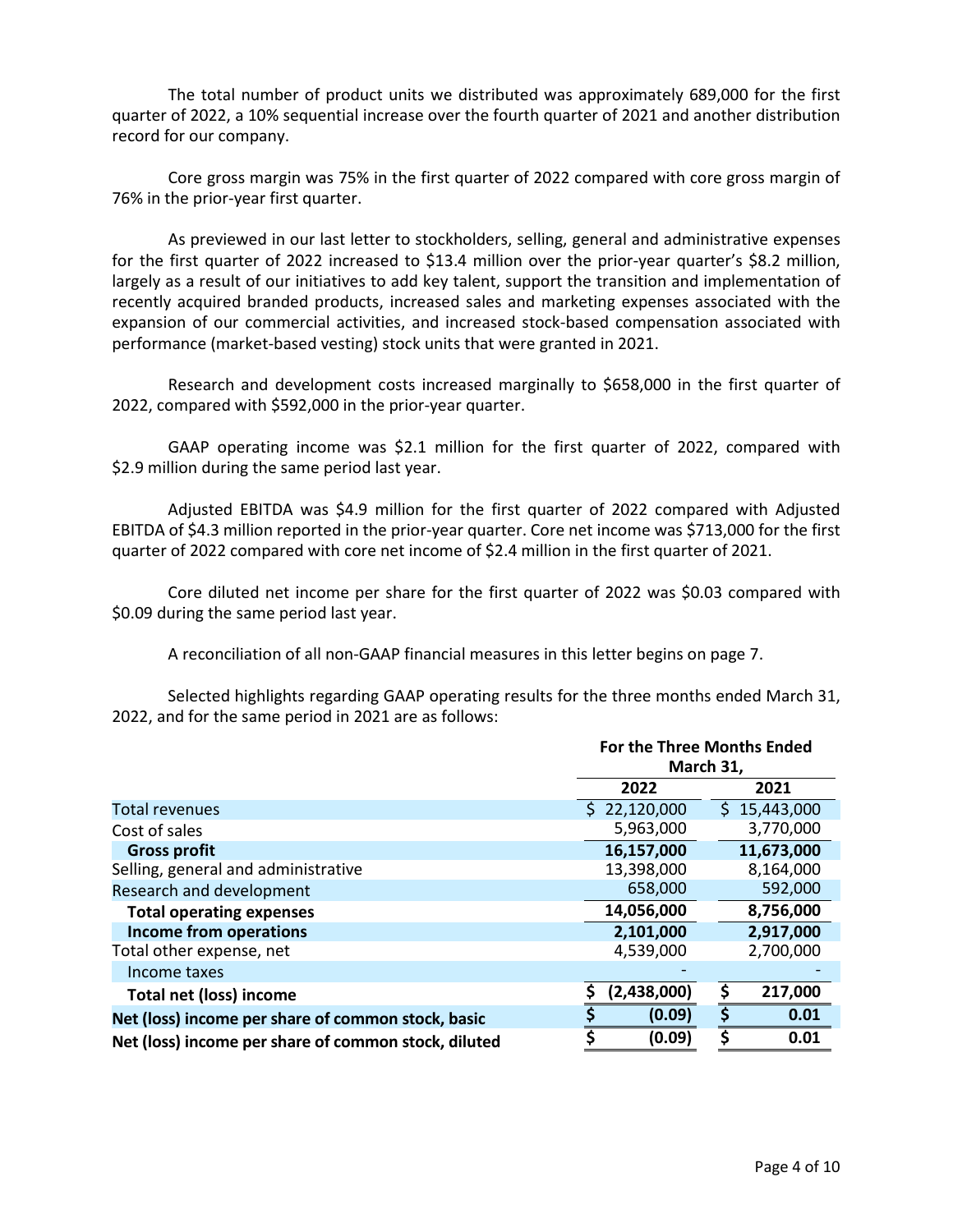## *Investments and Royalties*

Harrow Health has non-controlling equity positions in Surface Ophthalmics, Melt Pharmaceuticals, and Eton Pharmaceuticals, companies founded as Harrow Health subsidiaries before being deconsolidated into independent and separately managed companies.

• We own approximately 3.5 million shares of [Surface Ophthalmics](https://surfaceophthalmics.com/) common stock, or about 20% of the outstanding equity interests. Harrow Health also owns royalty rights on all three active Surface drug development programs: (1) SURF-100 for chronic dry eye disease, (2) SURF-200 for acute dry eye, and (3) SURF-201 for pain and inflammation following ocular surgery.

To date, Surface has [announced](https://www.prnewswire.com/news-releases/surface-ophthalmics-announces-first-patient-dosed-in-landmark-head-to-head-phase-ii-trial-for-surf-100-for-chronic-dry-eye-disease-301215738.html) positive top-line SURF-201 Phase 2 data and importantly, Surface has achieved "database lock" for its landmark Phase 2 clinical trial for SURF-100, which compares five active arms of SURF-100 study drugs with the current market-leading prescription chronic dry eye treatments, Xiidra® and Restasis®. We are expecting top-line results for the SURF-100 program in a matter of weeks and a possible readout of top-line results for the SURF-200 Phase 2 study later in 2022.

• We own approximately 3.5 million shares of [Melt Pharmaceuticals](http://www.meltpharma.com/) common stock, or about 46% of the outstanding equity interests. We also own a \$13.5 million senior secured note receivable from Melt and royalty rights on its flagship drug candidate, MELT-300.

We are very excited about MELT-300, a patented non-opioid sublingually delivered sedation and analgesia drug candidate. We believe that MELT-300 has the potential to transform the way U.S. cataract surgery patients are sedated. In addition, Melt's drug candidates and related patented technologies have the potential for much broader application – beyond ophthalmic surgery and for a global market.

Melt began enrolling patients in a Phase 2 efficacy study of MELT-300 during the fourth quarter of 2021 and expects to report top-line clinical results in the second half of 2022. In early 2022, Melt [announced](https://www.businesswire.com/news/home/20220104005278/en/) the submission of INDs to the FDA for its drug candidates MELT-210 and MELT-400. We also expect to see material progress with the MELT-210 program in the coming months following its recent [announcement](https://www.businesswire.com/news/home/20220503006359/en/Melt-Pharmaceuticals-Announces-MELT-210-Top-Line-Results-of-Phase-1-Pharmacokinetics-PK-Study-for-Procedural-Sedation) of positive pharmacokinetic results.

• We own just under 2.0 million shares of Nasdaq-liste[d Eton Pharmaceuticals](http://www.etonpharma.com/) (Nasdaq: ETON) common stock, an orphan drug-focused pharmaceutical company. We continue to be excited about our investment in Eton and believe in its mission.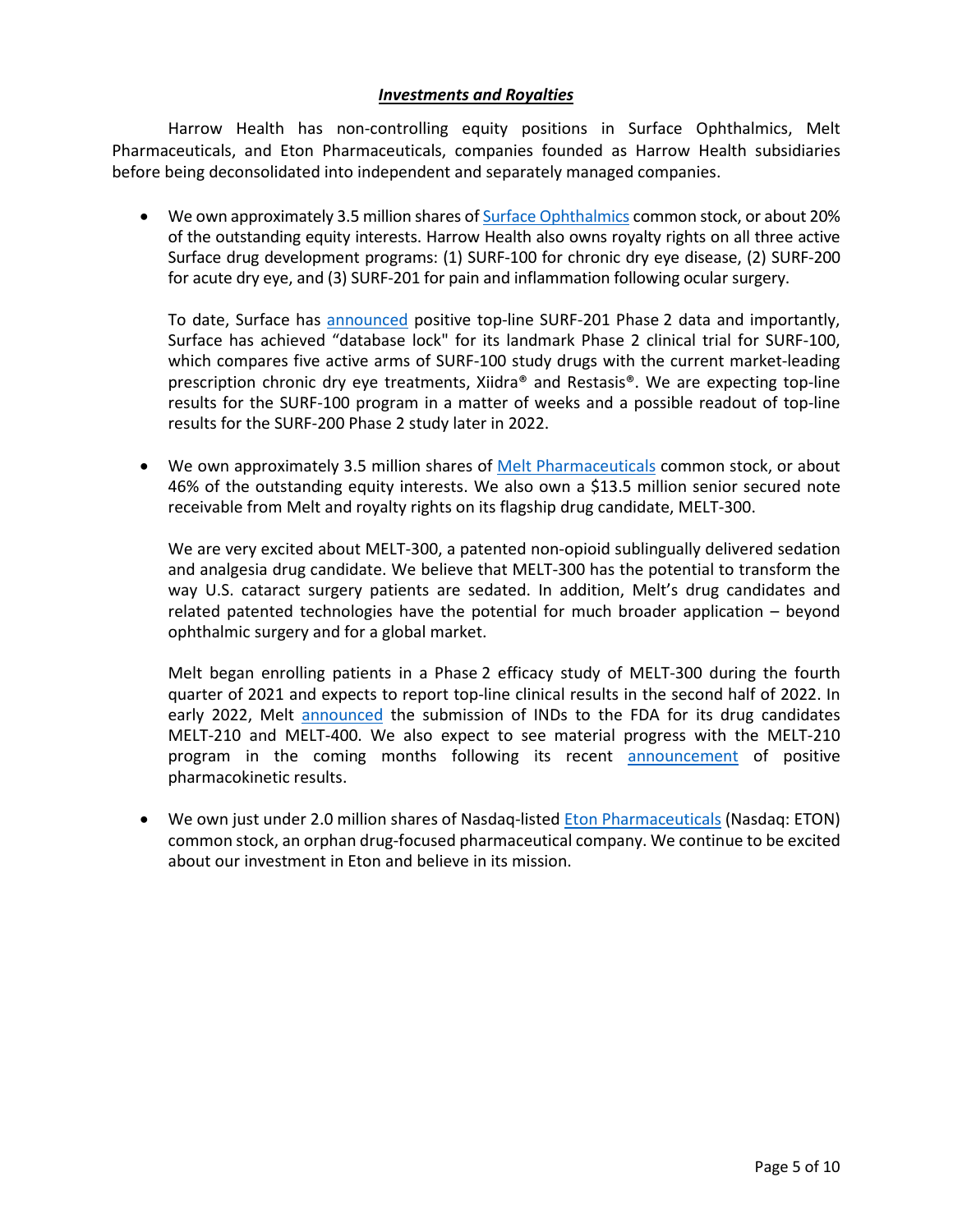### *Closing*

Last quarter, based on what we internally forecasted and unannounced opportunities we were working on, we said that we believed 2022 would be a "break-out" year for Harrow. Our first quarter financial and operational results as well as progress on other fronts continue to validate that belief. We are seeing ongoing organic growth, and as we approach our October 16, 2022, PDUFA date, the opportunity presented by the launch of AMP-100 speaks for itself – *a potentially reimbursable product for a market that exceeds 12 million procedures annually and in which Harrow has a meaningful commercial presence*. In addition to AMP-100, we expect growth from several other initiatives: the relaunch of IOPIDINE, MAXITROL, and MOXEZA; the continued development of MAQ-100 following a planned meeting with FDA to finalize our development strategy; and the launch of several internally developed product families that address large unmet needs. As if that wasn't enough, both Surface and Melt are slated to produce major value milestones – *soon –* and Eton Pharmaceuticals, of which we own 2 million shares, is starting to get serious commercial traction.

The results of years of collective work by the Harrow family in building a high growth, profitable, and market-impacting pharmaceutical company are emerging. While I am certain that not everything will go our way, we have a great shot at some or many things going our way. And this management team does have a decent record of executing? My point is that the impact of even some of these near-term events going our way should greatly reward patient Harrow stockholders.

Before I conclude this latest edition of our quarterly Letter to Stockholders, I want to express my appreciation to Perry Sternberg and Marty Makary, M.D., two exceptionally accomplished professionals who recently joined our Board of Directors and pay tribute to Dr. Robert J. Kammer (Bob) for being my partner for ten years. I recall how Bob and I met about 11 years ago. It was the summer of 2011, and Bob called me on the recommendation of a colleague. Bob didn't pull any punches, when, in a matter of minutes, he asked me to help rescue what was then Transdel Pharmaceuticals (the former name of, and predecessor entity to, Harrow), which had just been put into bankruptcy. That first call was on a Thursday, and by the following Monday, after having never met one another, we, and a small group, gathered \$1 million in new investment capital, which allowed me to begin work to pull Transdel out of bankruptcy and restructure what was a messy balance sheet. Once things were stabilized, I asked Andrew Boll, Harrow's current CFO, with whom I had worked for many years in other businesses, to do his magic, aiding in the turnaround process and making the Company's financials "current," so that we could begin the tortuous path to get to the more stable ground we stand on today. Along the way, and like many entrepreneurial relationships, Bob and I shared many unforgettable moments, including some very high stress situations. What a heck of a decade that was! I will miss Bob on the Harrow Board of Directors, but rest-assured, his contributions will not be forgotten.

I look forward to sharing an update on our progress with you in my next Letter to Stockholders in August of 2022.

Sincerely,

Mark L. Baum Founder, Chief Executive Officer and Chairman of the Board Nashville, Tennessee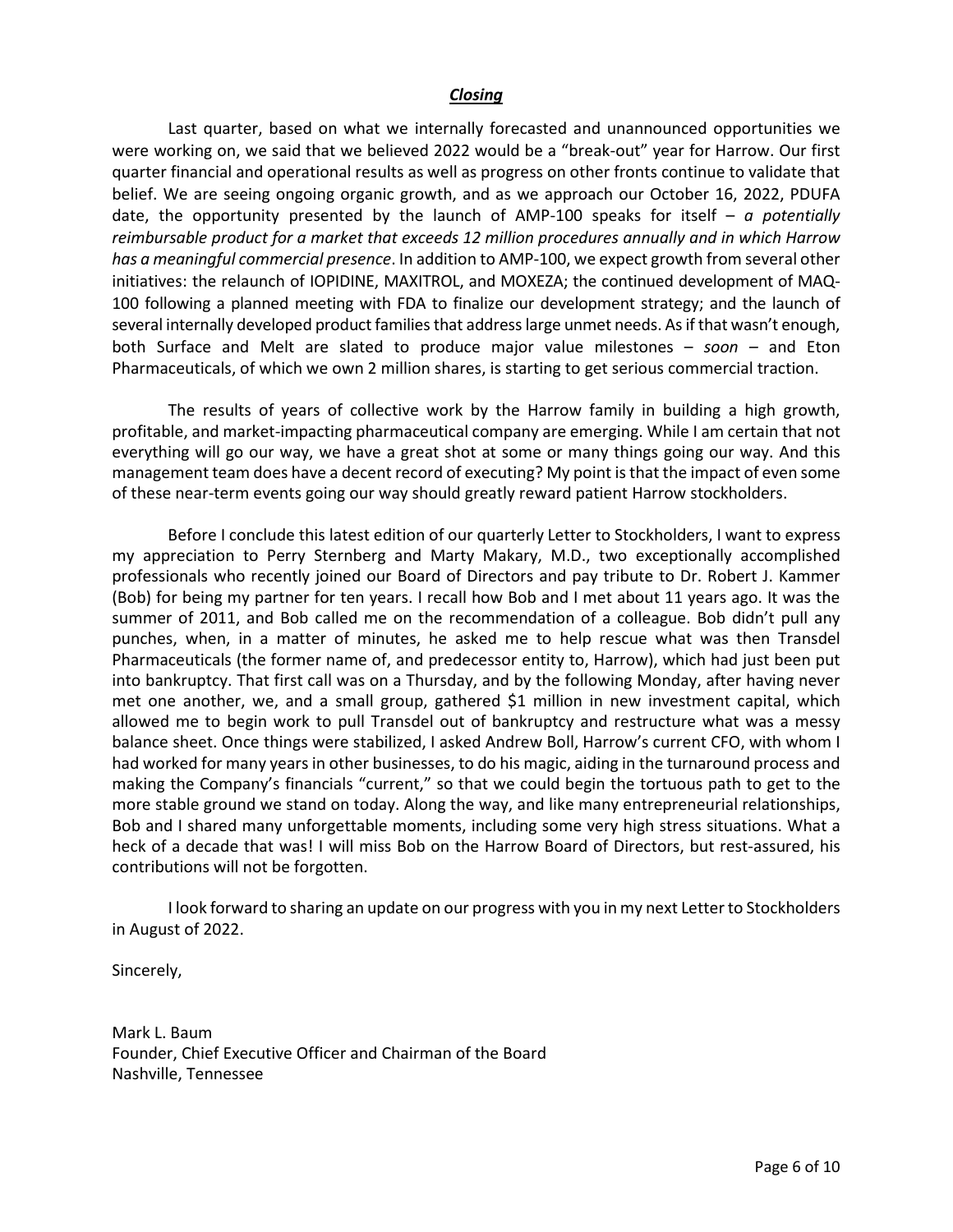### **FORWARD-LOOKING STATEMENTS**

Management's remarks in this stockholder letter include forward-looking statements within the meaning of federal securities laws. Forward-looking statements are subject to numerous risks and uncertainties, many of which are beyond Harrow Health's control, including risks and uncertainties described from time to time in its SEC filings, such as the risks and uncertainties related to the Company's ability to make commercially available its FDA-approved products and compounded formulations and technologies, and FDA approval of certain drug candidates in a timely manner or at all.

For a list and description of those risks and uncertainties, please see the "Risk Factors" section of the Company's Annual Report on Form 10-K, Quarterly Reports on Form 10-Q, and other filings with the SEC.

Harrow Health's results may differ materially from those projected. Harrow disclaims any intention or obligation to update or revise any financial projections or forward-looking statements whether because of new information, future events or otherwise. This stockholder letter contains time-sensitive information and is accurate only as of today.

Additionally, Harrow Health refers to non-GAAP financial measures, specifically Adjusted EBITDA, adjusted earnings, core gross margin, core net income and core diluted net income per share. A reconciliation of non-GAAP measures with the most directly comparable GAAP measures is included in this letter.

*No compounded formulation is FDA-approved. All compounded formulations are customizable. Other than drugs compounded at a registered outsourcing facility, all compounded formulations require a prescription for an individually identified patient consistent with federal and state laws.*

*All trademarks, service marks and trade names included or referenced in this publication are the property of their respective owners.*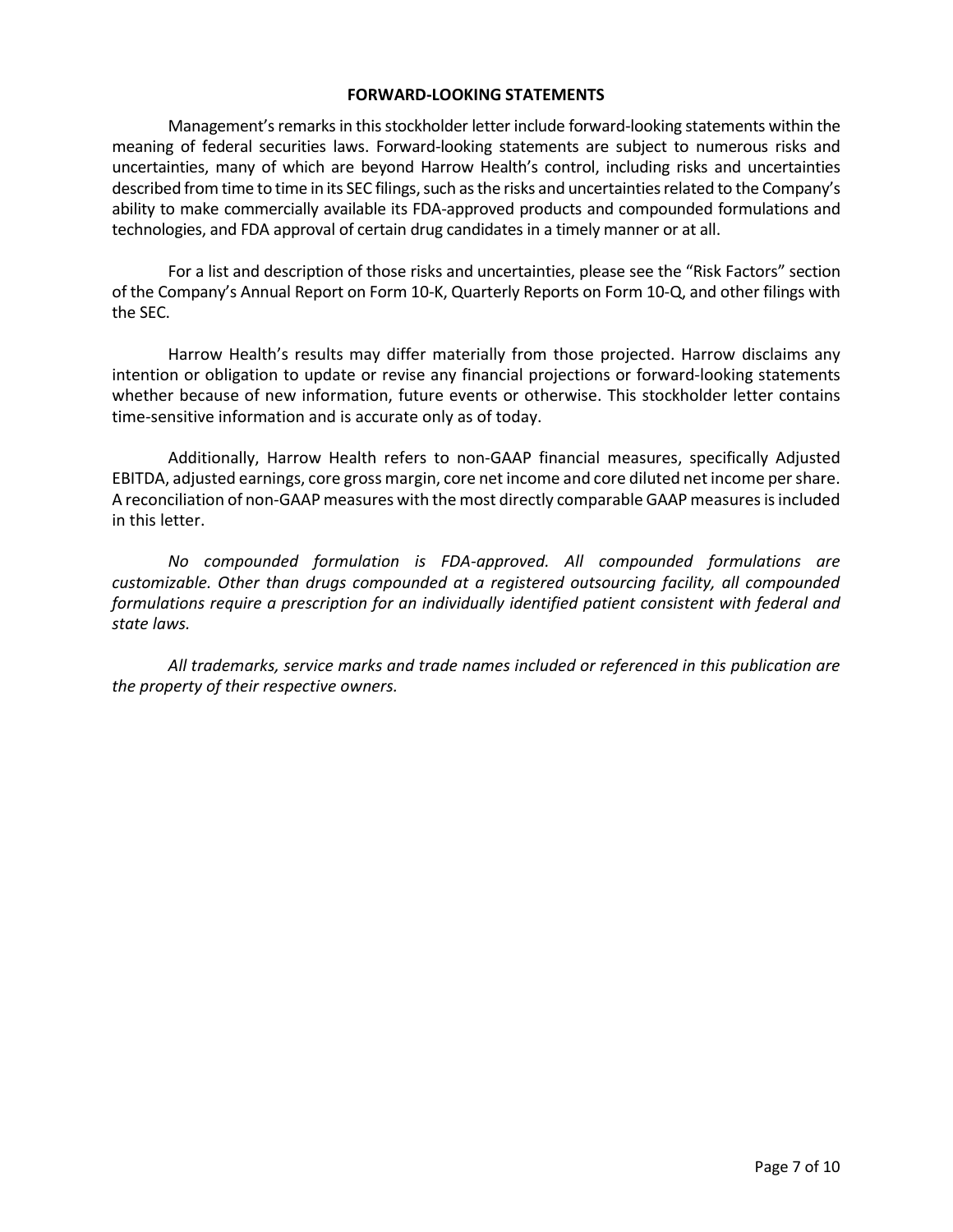### **Non-GAAP Figures**

In addition to the Company's results of operations determined in accordance with U.S. generally accepted accounting principles (GAAP), which are presented and discussed above, management also utilizes Adjusted EBITDA and Core Results, unaudited financial measures that are not calculated in accordance with GAAP, to evaluate the Company's financial results and performance and to plan and forecast future periods. Adjusted EBITDA and Core Results are considered "non-GAAP" financial measures within the meaning of Regulation G promulgated by the SEC. Management believes that these non-GAAP financial measures reflect an additional way of viewing aspects of the Company's operations that, when viewed with GAAP results, provides a more complete understanding of the Company's results of operations and the factors and trends affecting its business. Management believes Adjusted EBITDA and Core Results provide meaningful supplemental information regarding the Company's performance because (i) they allow for greater transparency with respect to key metrics used by management in its financial and operational decision-making; (ii) they exclude the impact of non-cash or, when specified, non-recurring items that are not directly attributable to the Company's core operating performance and that may obscure trends in the Company's core operating performance; and (iii) they are used by institutional investors and the analyst community to help analyze the Company's results. However, Adjusted EBITDA, Core Results, and any other non-GAAP financial measures should be considered as a supplement to, and not as a substitute for, or superior to, the corresponding measures calculated in accordance with GAAP. Further, non-GAAP financial measures used by the Company and the way they are calculated may differ from the non-GAAP financial measures or the calculations of the same non-GAAP financial measures used by other companies, including the Company's competitors.

## **Adjusted EBITDA**

The Company defines Adjusted EBITDA as net (loss) income attributable to Harrow Health, Inc., excluding the effects of stock-based compensation and expenses, interest, taxes, depreciation, amortization, investment loss, net, gain or forgiveness of debt, and, if any and when specified, other non-recurring income or expense items. Management believes that the most directly comparable GAAP financial measure to Adjusted EBITDA is net (loss) income attributable to Harrow Health, Inc. Adjusted EBITDA has limitations and should not be considered as an alternative to gross profit or net (loss) income as a measure of operating performance or to net cash provided by (used in) operating, investing, or financing activities as a measure of ability to meet cash needs.

The following is a reconciliation of Adjusted EBITDA, a non-GAAP measure, to the most comparable GAAP measure, net (loss) income for the three months ended March 31, 2022, and for the same period in 2021: **For the Three Months Ended** 

|                                       |                | For the Three Months Ended<br>March 31, |  |  |
|---------------------------------------|----------------|-----------------------------------------|--|--|
|                                       | 2022           | 2021                                    |  |  |
| GAAP net (loss) income                | \$ (2,438,000) | 217,000<br>S                            |  |  |
| Stock-based compensation and expenses | 2,016,000      | 855,000                                 |  |  |
| Interest expense, net                 | 1,792,000      | 513,000                                 |  |  |
| Income taxes                          |                |                                         |  |  |
| Depreciation                          | 419,000        | 464,000                                 |  |  |
| Amortization of intangible assets     | 404,000        | 40,000                                  |  |  |
| Investment loss, net                  | 2,747,000      | 4,154,000                               |  |  |
| Gain on forgiveness of debt           |                | $(1,967,000)^{(1)}$                     |  |  |
| <b>Adjusted EBITDA</b>                | 4,940,000      | 4,276,000                               |  |  |

(1) Gain on forgiveness of Paycheck Protection Program loan administered by the U.S. Small Business Administration.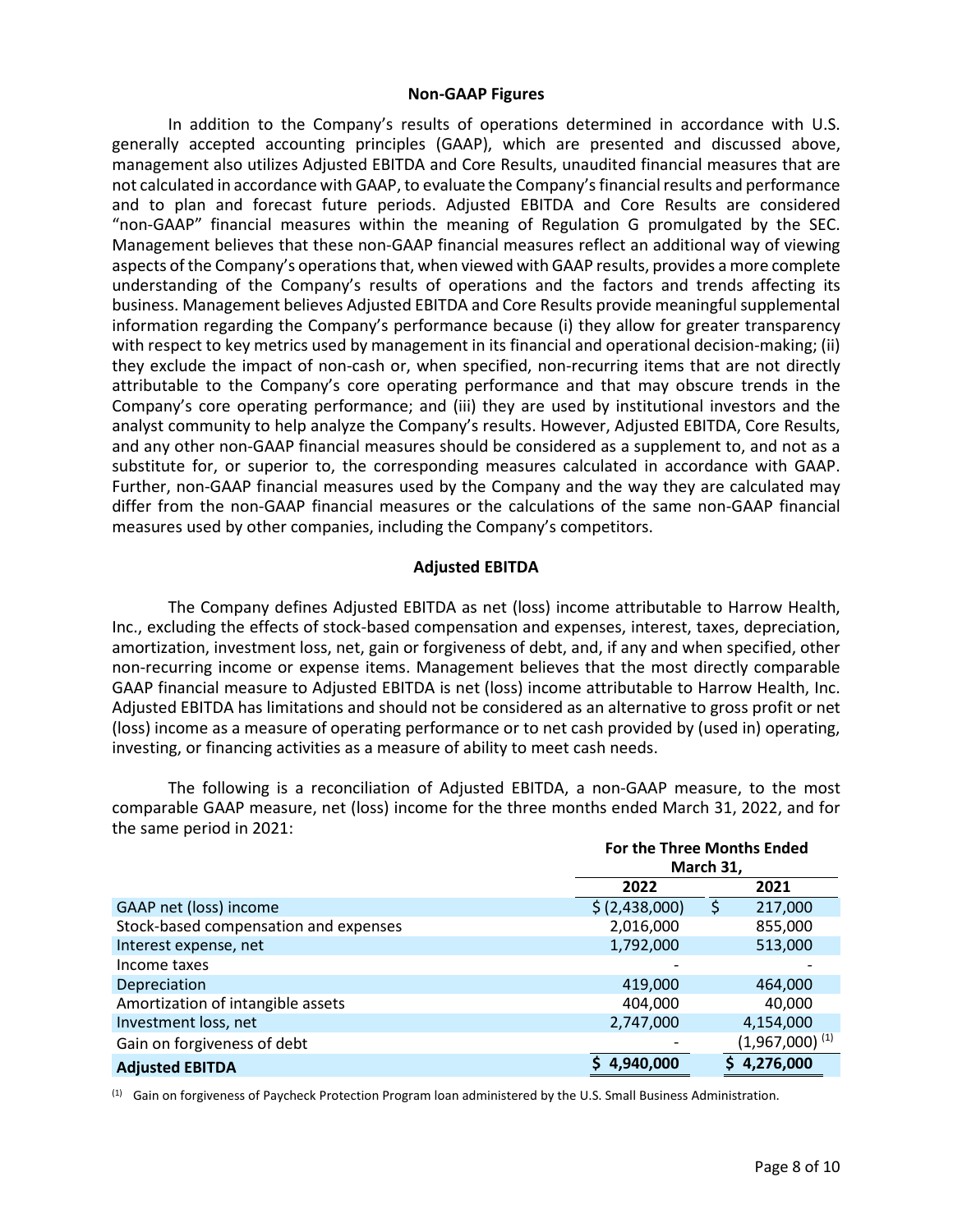### **Core Results**

<span id="page-8-0"></span>Harrow Health Core Results, including core gross margin, core net income, core operating income, core EPS (basic and diluted), and core operating margin, exclude all amortization and impairment charges of intangible assets, excluding software development costs, net gains and losses on investments and equity securities, including equity method gains and losses and equity valued at fair value through profit and loss ("FVPL"), and gains/losses on forgiveness of debt. In other periods, Core Results may also exclude: fair value adjustments of financial assets in the form of options to acquire a company carried at FVPL, obligations related to product recalls, certain acquisition related items, the integration and divestment related income and expenses, divestment gains and losses, restructuring charges/releases and related items, legal related items, gains/losses on early extinguishment of debt or debt modifications, impairments of property, plant and equipment and software, as well as income and expense items that management deems exceptional and that are or are expected to accumulate within the year to be over a \$100,000 threshold.

The following is a reconciliation of Core Results, a non-GAAP measure, to the most comparable GAAP measure for the three months ended March 31, 2022, and for the same period in 2021:

|                                      | For the Three Months Ended March 31, 2022 |    |               |                                |                     |
|--------------------------------------|-------------------------------------------|----|---------------|--------------------------------|---------------------|
|                                      | Amortization<br>of Certain                |    |               |                                |                     |
|                                      | <b>GAAP</b>                               |    | Intangible    | <b>Investment</b>              |                     |
|                                      | <b>Results</b>                            |    | <b>Assets</b> | <b>Losses</b>                  | <b>Core Results</b> |
| Gross profit                         | \$16,157,000                              | Ŝ. | 341,000       | \$<br>$\overline{\phantom{a}}$ | \$16,498,000        |
| Gross margin                         | 73%                                       |    |               |                                | 75%                 |
| Operating income                     | 2,101,000                                 |    | 404,000       |                                | 2,505,000           |
| (Loss) income before taxes           | (2,438,000)                               |    | 404.000       | 2,747,000                      | 713.000             |
| Taxes                                |                                           |    |               |                                |                     |
| Net (loss) income                    | (2,438,000)                               |    | 404,000       | 2,747,000                      | 713,000             |
| Basic EPS $(5)^{(1)}$                | (0.09)                                    |    |               |                                | 0.03                |
| Diluted EPS $(5)^{(1)}$              | (0.09)                                    |    |               |                                | 0.03                |
| Operating margin                     | 9%                                        |    |               |                                | 11%                 |
| Weighted average number of shares of |                                           |    |               |                                |                     |
| common stock outstanding, basic      | 27,226,819                                |    |               | $\overline{\phantom{a}}$       | 27,226,819          |
| Weighted average number of shares of |                                           |    |               |                                |                     |
| common stock outstanding, diluted    | 27,226,819                                |    |               | $\overline{\phantom{a}}$       | 28,317,740          |
|                                      |                                           |    |               |                                |                     |

|                                                                              | For the Three Months Ended March 31, 2021 |               |                          |                               |                     |
|------------------------------------------------------------------------------|-------------------------------------------|---------------|--------------------------|-------------------------------|---------------------|
|                                                                              | Amortization<br>of Certain                |               |                          |                               |                     |
|                                                                              | <b>GAAP</b>                               | Intangible    | <b>Investment</b>        | Gain on<br><b>Forgiveness</b> |                     |
|                                                                              | <b>Results</b>                            | <b>Assets</b> | <b>Losses</b>            | of Debt                       | <b>Core Results</b> |
| Gross profit                                                                 | \$11,673,000                              | Ś             | \$                       | \$                            | 511,673,000         |
| Gross margin                                                                 | 76%                                       |               |                          |                               | 76%                 |
| Operating income                                                             | 2,917,000                                 | 40,000        |                          |                               | 2,957,000           |
| (Loss) income before taxes                                                   | 217,000                                   | 40,000        | 4,154,000                | (1,967,000)                   | 2,444,000           |
| Taxes                                                                        |                                           |               |                          |                               |                     |
| Net (loss) income                                                            | 217,000                                   | 40,000        | 4,154,000                | (1,967,000)                   | 2,444,000           |
| Basic EPS $(5)^{(1)}$                                                        | 0.01                                      |               |                          |                               | 0.09                |
| Diluted EPS $(5)^{(1)}$                                                      | 0.01                                      |               |                          |                               | 0.09                |
| Operating margin                                                             | 19%                                       |               | $\overline{\phantom{0}}$ |                               | 19%                 |
| Weighted average number<br>of shares of common stock<br>outstanding, basic   | 26,019,255                                |               |                          |                               | 26,019,255          |
| Weighted average number<br>of shares of common stock<br>outstanding, diluted | 27,480,622                                |               |                          |                               | 27,480,622          |

 $<sup>(1)</sup>$  Core basic earnings per share is calculated using the weighted-average shares of common stock outstanding during the period.</sup> Core diluted earnings per share also contemplates dilutive shares associated with equity-based awards and warrants as described in Note 2 and elsewhere in the Condensed Consolidated Interim Financial Statements filed with the Company's Quarterly Report on Form 10-Q for the three months ended March 31, 2022.